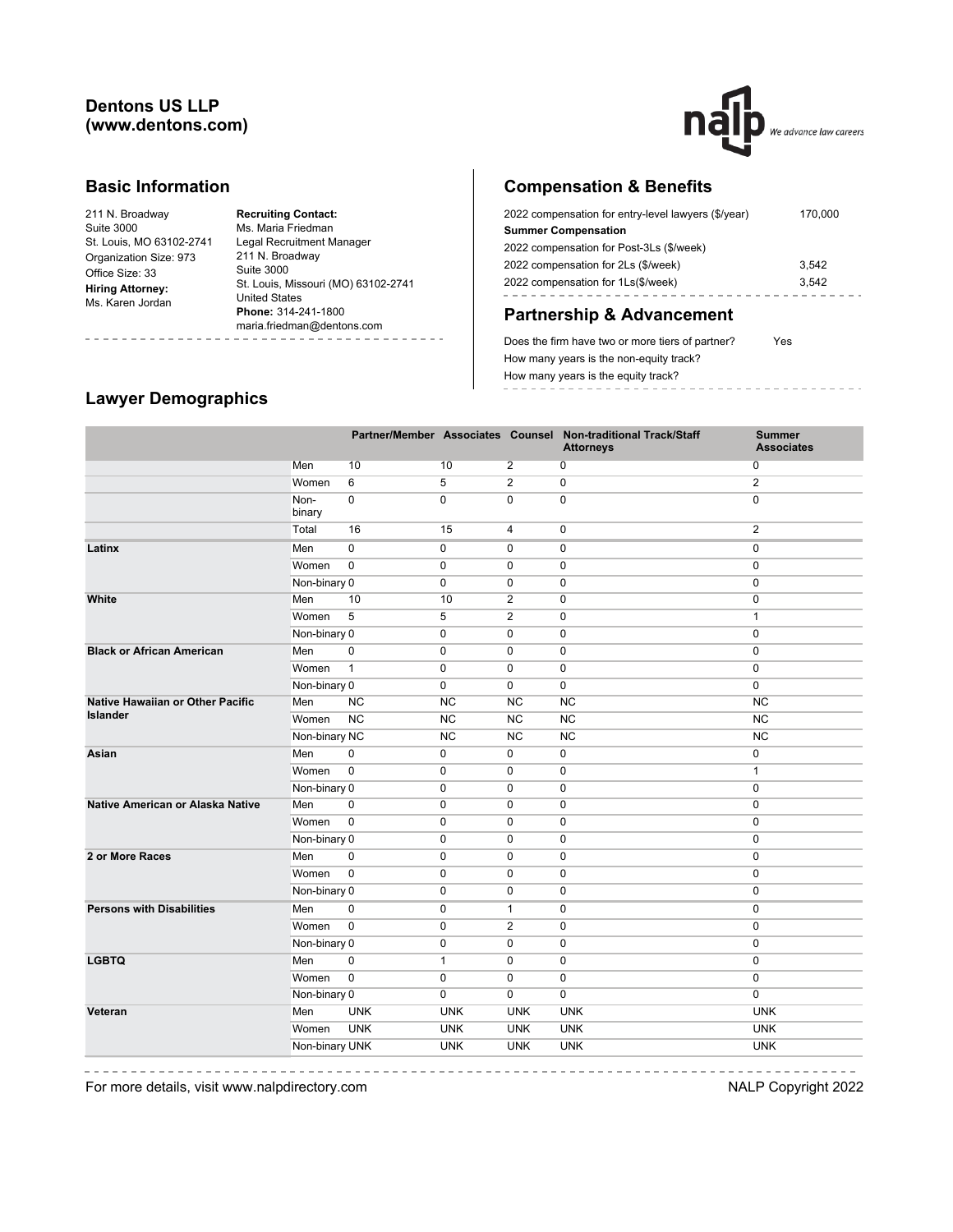

#### **Pro Bono/Public Interest**

| Ben Weinberg<br>Pro Bono Partner<br>312-876-3101<br>benjamin.weinberg@dentons.com |           |
|-----------------------------------------------------------------------------------|-----------|
| Is the pro bono information indicated here firm-wide or specific to one office?   | Firm-wide |
| % Firm Billable Hours last year                                                   | 3.16%     |
| Average Hours per Attorney last year                                              | 49        |
| Percent of associates participating last year                                     | 85%       |
| Percent of partners participating last year                                       | 51%       |
| Percent of other lawyers participating last year                                  | 44%       |
| <b>Professional Development</b>                                                   |           |
| Evaluations                                                                       | Annual    |

| Does your organization use upward reviews to evaluate and provide feedback to supervising lawyers? | No  |
|----------------------------------------------------------------------------------------------------|-----|
| Rotation for junior associates between departments/practice groups?                                | No  |
| Does your organization have a dedicated professional development staff?                            | Yes |
| Does your organization have a coaching/mentoring program                                           | Yes |
| Does your organization give billable hours credit for training time?                               | Yes |

### **HIRING & RECRUITMENT**

|                                            | <b>Began Work In</b> |                                |                |                                |          |  |
|--------------------------------------------|----------------------|--------------------------------|----------------|--------------------------------|----------|--|
| <b>LAWYERS</b>                             | 2020                 | <b>Prior Summer Associates</b> | 2021           | <b>Prior Summer Associates</b> | 2022     |  |
| Entry-level                                | 0                    | 0                              | $\overline{2}$ |                                |          |  |
| Entry-level (non-traditional track)        | 0                    | 0                              | $\Omega$       | $\mathbf 0$                    | $\Omega$ |  |
| <b>Lateral Partners</b>                    | $\Omega$             | $\Omega$                       |                | $\Omega$                       | $\Omega$ |  |
| Lateral Associates                         |                      | $\Omega$                       | $\overline{2}$ | $\mathbf 0$                    | $\Omega$ |  |
| All Other Laterals (non-traditional track) | $\Omega$             | 0                              | $\Omega$       | $\mathbf 0$                    | $\Omega$ |  |
| Post-Clerkship                             | 0                    | $\Omega$                       | $\Omega$       | $\Omega$                       | $\Omega$ |  |
| LL.M.s (U.S.)                              | $\Omega$             | $\Omega$                       | $\Omega$       | $\mathbf 0$                    | $\Omega$ |  |
| LL.M.s (non-U.S.)                          | $\Omega$             | $\Omega$                       | $\Omega$       | $\mathbf 0$                    | $\Omega$ |  |
| <b>SUMMER</b>                              |                      |                                |                |                                |          |  |
| Post-3Ls                                   | $\Omega$             | $\Omega$                       | $\Omega$       | $\mathbf 0$                    | $\Omega$ |  |
| 2 <sub>ls</sub>                            |                      | $\Omega$                       |                | $\Omega$                       | ◠        |  |
| 1Ls                                        | 0                    | 0                              | 0              | 0                              |          |  |

 $- - - -$ 

Number of 2021 Summer 1 2Ls considered for associate offers Number of offers made to 1 summer 2L associates

General Hiring Criteria There is no typical candidate for our Summer Associate Program. We look for bright, innovative and hard-working people with diverse backgrounds and experiences. We want to see a strong record of academic success and extracurricular achievement. It's equally important that our Summer Associates can work well in a team and have the drive and willingness to take on significant responsibilities.

#### **General Practice Areas**

| <b>GENERAL PRACTICE AREAS</b> | <b>EMPLOYER'S</b><br><b>PRACTICE GROUP</b><br><b>NAME</b> | NO. OF<br><b>PARTNERS/MEMBERS COUNSEL</b> | NO. OF | NO. OF<br><b>ASSOCIATES</b> | NO. OF<br><b>ENTRY-LEVEL</b><br><b>PLACEMENTS</b><br>IN THIS<br><b>PRACTICE</b><br><b>AREA LAST</b><br><b>YEAR</b> | NO. OF<br><b>NON-TRADITIONAL</b><br><b>TRACK/STAFF</b><br><b>ATTORNEYS</b> |
|-------------------------------|-----------------------------------------------------------|-------------------------------------------|--------|-----------------------------|--------------------------------------------------------------------------------------------------------------------|----------------------------------------------------------------------------|
| <b>Business, Corporate</b>    | Corporate                                                 |                                           |        |                             |                                                                                                                    | 0                                                                          |
| <b>Intellectual Property</b>  | Intellectual Property & 0<br>Technology                   |                                           |        |                             |                                                                                                                    | 0                                                                          |
| Litigation                    | Litigation                                                | 8                                         | $\sim$ | 6                           |                                                                                                                    | 0                                                                          |